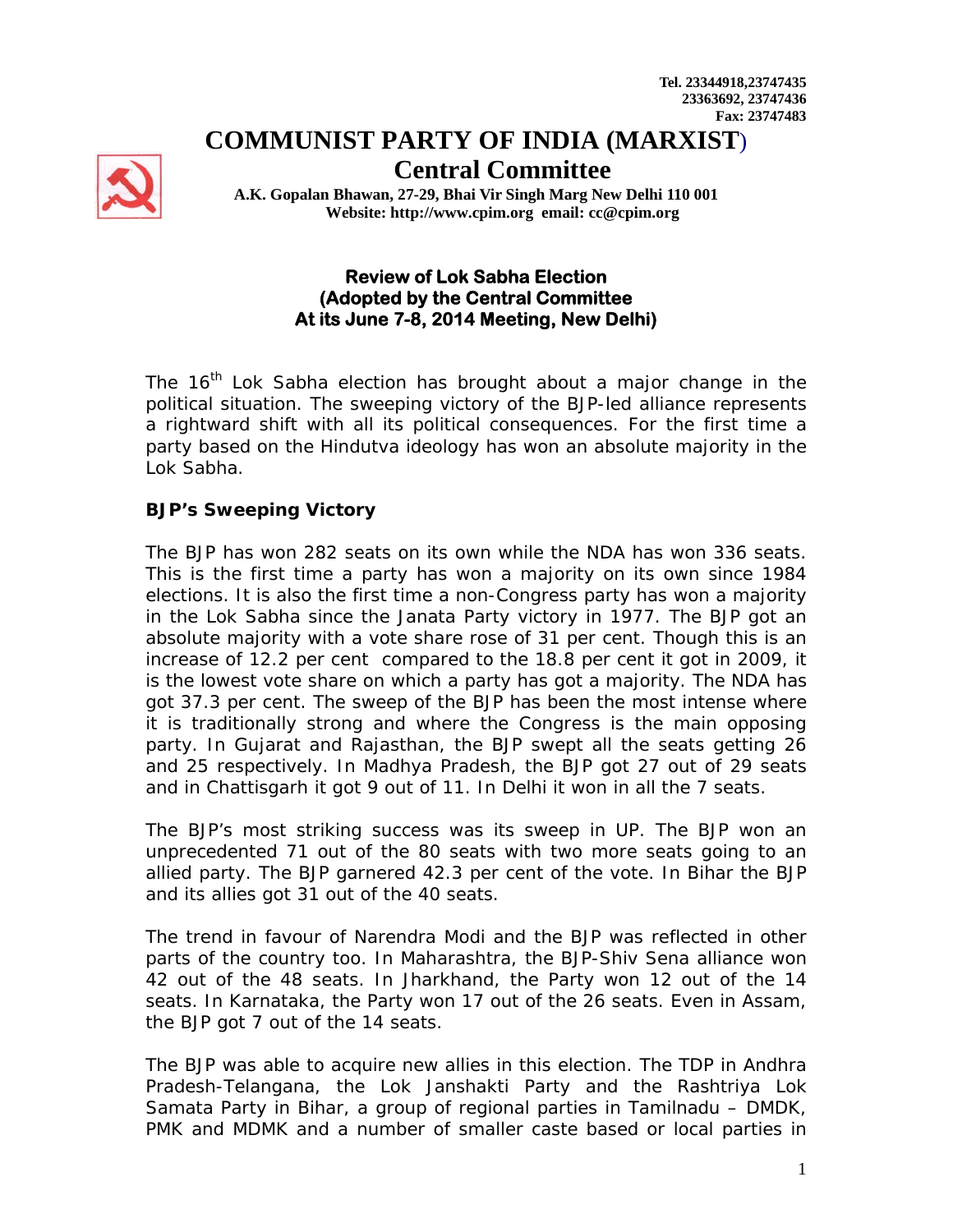UP, Maharasthra and the North-East. These allies helped broadening the appeal of Narendra Modi and the BJP.

# **Congress Rout**

There was an anti-Congress wave in this election. The Congress Party could get only 44 seats and the UPA got 60 seats. This is its worst performance ever. The lowest tally the Congress had got earlier was in the 1999 elections when it won 119 seats. The Congress poll percentage dropped to 19.3 per cent from the 28.6 per cent in 2009.

The UPA government's misrule, the chronic price rise, agrarian distress, unemployment and the massive corruption which became the hallmark of the UPA government created the grounds for the anti-Congress mood across the country.

# **BJP's Campaign**

The BJP could successfully cash in on the anti-Congress mood to register a big victory. It was able to effectively project Narendra Modi as its Prime Ministerial candidate. There was an unprecedented high powered national campaign which projected Narendra Modi as the leader who could deliver on development based on its record in Gujarat. However, under the veneer of this campaign for development and good governance, there was an intense communal campaign which was conducted by the RSS. The RSS deployed its full strength with its cadres conducting door to door campaign in the villages and towns. In UP and Bihar in particular this helped in creating the communal polarization and forging an upper caste consolidation behind the party. It also helped in rallying significant sections of the backward classes.

Narendra Modi himself interspersed his campaign with Hindutva symbolism and using issues from RSS agenda for his appeal. The strident campaign against Bangladesh infiltrators in West Bengal and Assam; the talk of "pink revolution" to target cow slaughter and the invocation of Lord Ram were all meant to rally the Hindutva forces and to enhance the communal appeal. The decision that Narendra Modi would contest from Varanasi in UP was also intended to exploit the Hindutva potential of this move which would help the BJP in UP and Bihar.

# **Big Business Support**

The fact that the entire big business and corporates were supporting Modi had a significant impact. It was most visible in the high decibel campaign for Modi in the corporate media. The massive advertising campaign costing thousands of crores of rupees in the television, print media and radio and use of billboards and hoardings was unprecedented. Television was a powerful medium with all Modi rallies being telecast live. Even in remote villages, television took the Modi message to the people. Social media was used effectively to reach out to the educated youth. Much of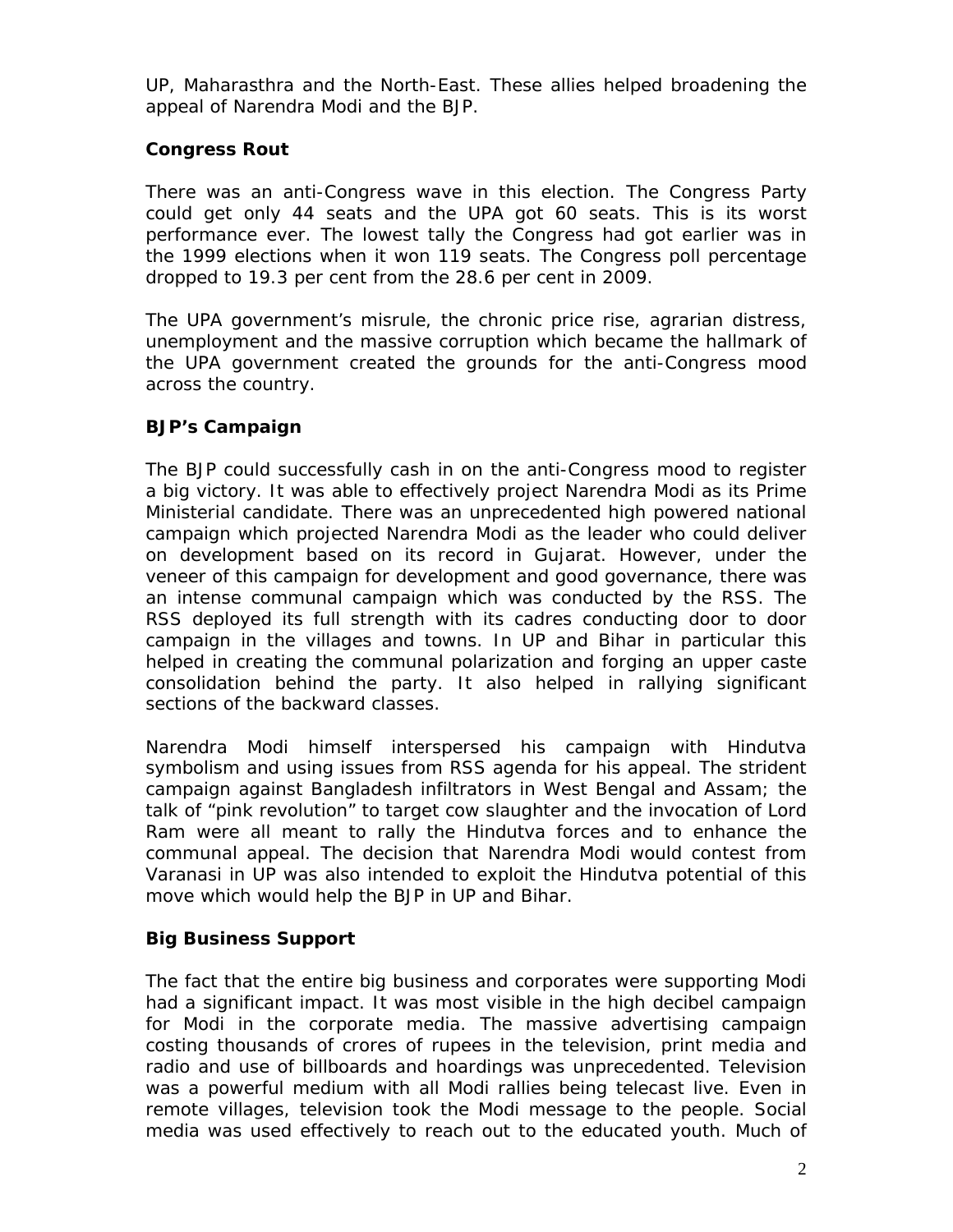the support for Modi was built up by this Presidential style campaign which was fully backed by the corporate media.

The pro Modi campaign had the greatest impact on the middle class and youth all over the country. It is these two vital sections which helped create a pro Modi trend in all other sections of society.

# **Non-Congress, Non-BJP Parties**

Among the non-Congress, non-BJP parties three did well in the election. The AIADMK in Tamilnadu which won 37 out of the 39 seats; the BJD in Odisha which won 20 out of the 21 seats, the TMC in West Bengal which won 34 out of the 42 seats. Apart from these three, the TRS in Telangana benefited from the formation of Telangana and won 11 out of the 17 seats.

The Samajwadi Party could get only 5 seats in UP compared to the 23 it had earlier. The BSP could not win any seat this time. The JD(U) could get only 2 seats in Bihar compared to 19 last time. The AGP drew a blank for the second successive time. The JD(S) could win only 2 seats, the same as last time. The YSRCP in Andhra Pradesh won 9 seats.

The Aam Aadmi Party contested 432 seats. It polled 2 per cent of the vote. It was able to win 4 seats in Punjab, getting 24.4 per cent of the vote. In Delhi, it could not win any seat but it got 33 per cent of the vote which is an increase of 4 percentage compared to its assembly election vote share in November last year. The AAP was able to get some votes in certain constituencies and areas which should have gone to the Left. They got more votes than CPI(M) candidates in the seats contested in Punjab, Haryana, UP, Uttarakhand, two out of the three seats in Rajasthan and the Shimla seat in Himachal Pradesh. The AAP was able to attract sections of the new voters and the middle class in certain areas.

# **Electoral Tactics**

The Central Committee formulated the electoral line based on the political-tactical line adopted at the 20<sup>th</sup> Congress. We had to fight the Congress and the BJP and strive to increase the representation of the CPI(M) and the Left. In the  $20<sup>th</sup>$  Congress, we had concluded that a third alternative based on a common programme was not feasible. Instead, we should strive for united actions with non-Congress secular parties on issues and where required we can enter into electoral adjustments with them. We should work for building the Left and democratic alternative.

It is based on this political-tactical line that we adopted tactics for the Lok Sabha elections. The main slogans we had raised were: reject the Congress; defeat the BJP; strengthen the Left, for a secular-democratic alternative.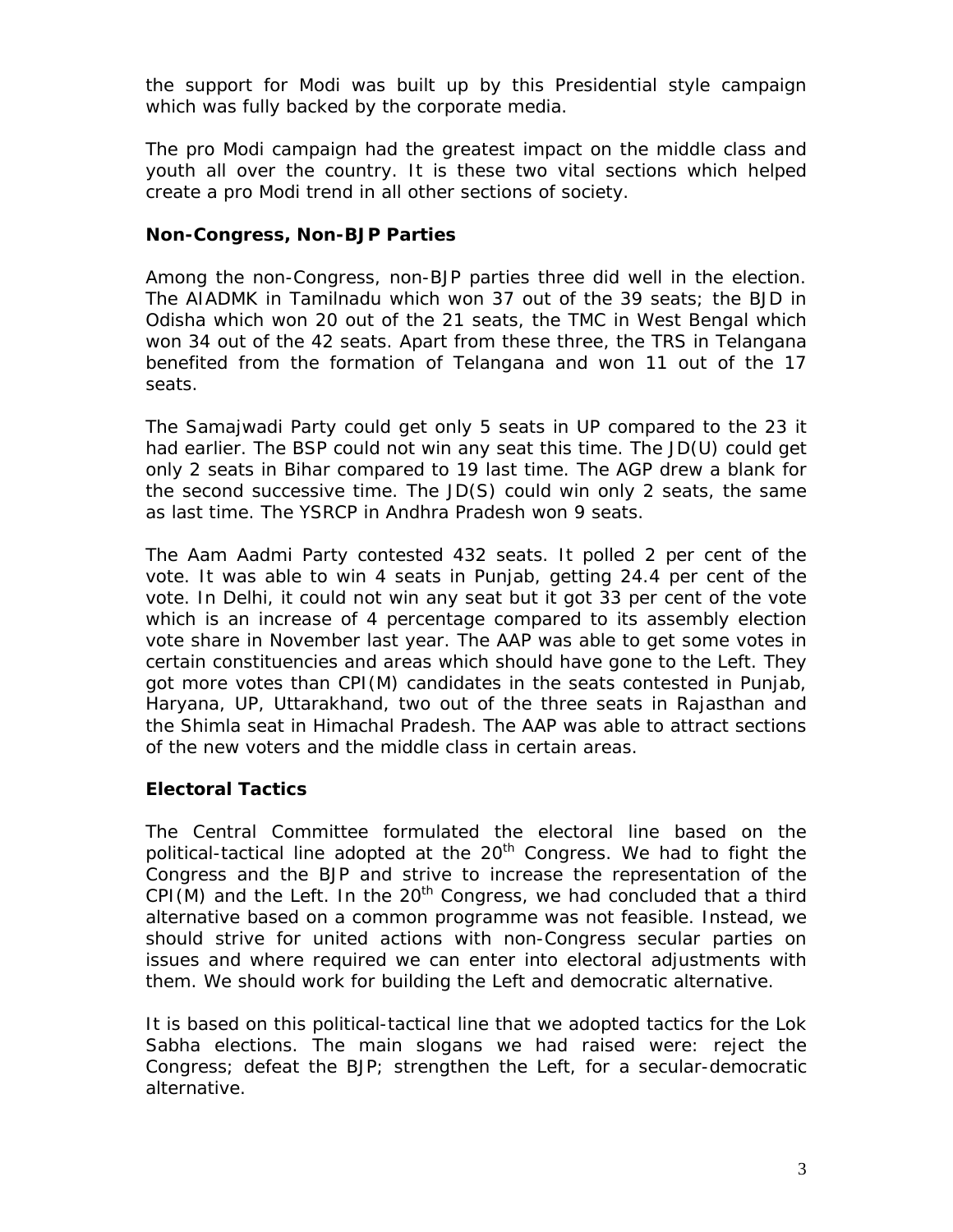We also tried to focus on the rising danger of the BJP and the communal forces. A National Convention Against Communalism was organized in Delhi on October 30, 2013 in which 13 parties participated. Following that, conventions were held in some of the states, though it was confined to the Left parties.

In the course of the election campaign, it became evident that the BJP was gaining while the Congress was losing ground. However, though we had raised the pitch of our campaign against the BJP, it was not effective enough, given the limited reach of the Party in most of the states.

There was no scope for a non-Congress secular combination emerging at the national level before the election. Taking this into account we had sought to have electoral tie-ups with some of the regional parties in states like Tamilnadu, Odisha, Bihar and Andhra Pradesh. But these too failed to materialize. What we could accomplish was to get 9 of the non-Congress secular parties (including the 4 Left parties) to declare their intent to come together to present a secular-democratic alternative after the election. Even this could not have any impact after the breakdown of the AIADMK-Left election alliance.

The absence of a credible non-Congress secular alternative at the national level benefited the BJP. It could project itself as the only alternative to the discredited Congress.

The elections were held at a time when international finance capital is seeking to push India towards a more aggressive neo-liberal trajectory. The Indian big bourgeoisie was also committed to the same path being pursued to get out of the crisis which was enveloping the economy. Both these external and internal forces were also interested in isolating and marginalizing the Left.

# **CPI(M) Performance**

The CPI(M) has won 9 seats – 5 in Kerala, two in Tripura and 2 in West Bengal. Two independents supported by the Party and the LDF have also won from Kerala. This is the lowest number of seats got by the CPI(M) in a Lok Sabha election.

The CPI(M) has got 3.2 per cent of the votes polled contesting a total number of 93 seats. If the votes of the five independents supported by the Party in Kerala is included then it may go up to 3.7 per cent. In 2009 election the Party had got 5.3 per cent. This is the lowest number of votes that the Party has polled.

As far as the Left parties are concerned, apart from the CPI(M), the CPI has won one seat from Kerala. By winning 12 seats and polling 4.5 per cent of the votes, this is the worst electoral performance of the Left.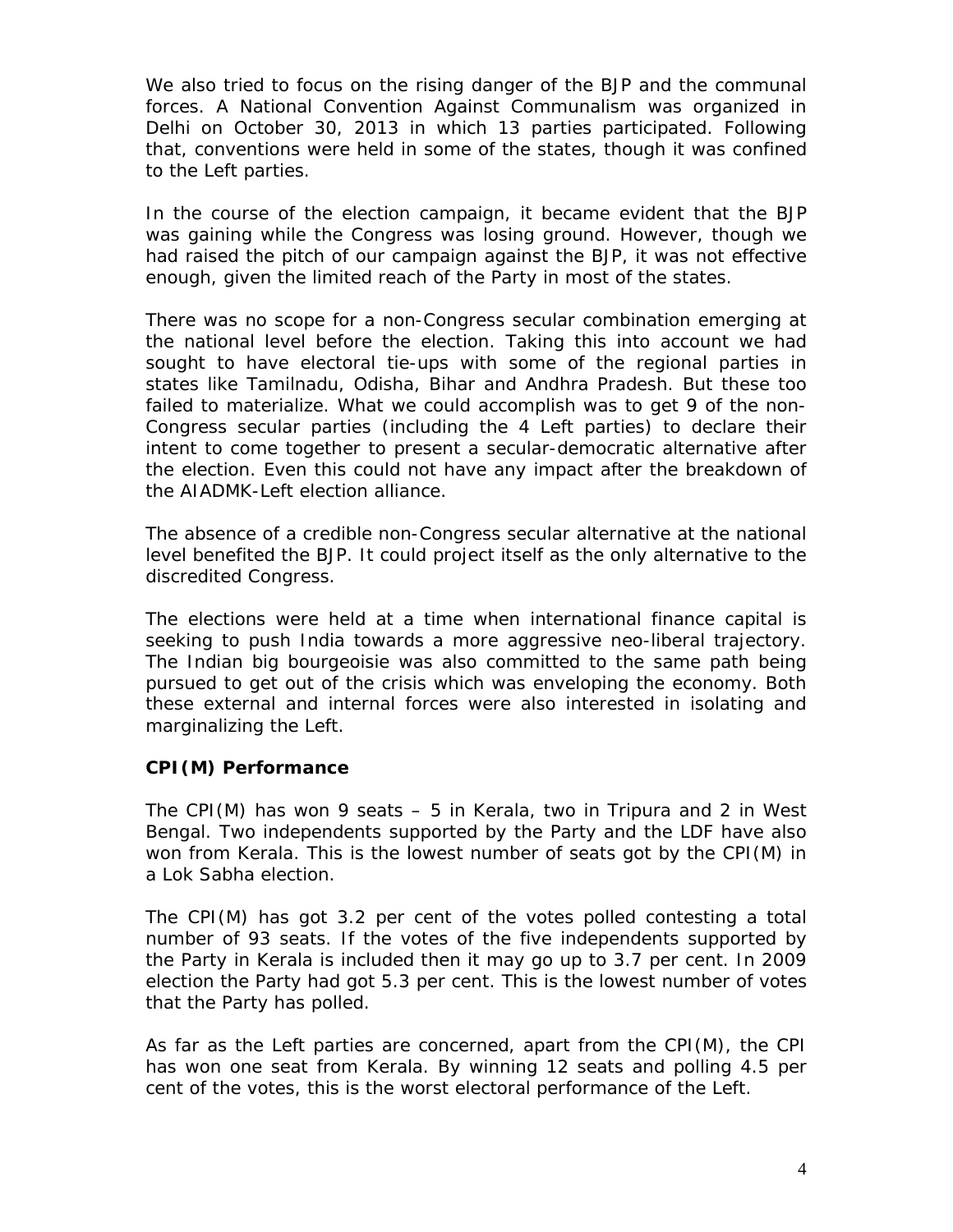#### **State-Wise Performance**

**West Bengal:** The results have been disastrous for the CPI(M) and the Left Front. The CPI(M) won only two seats and none by the other Left Front partners. The TMC got 34 seats, the Congress 4 and the BJP 2. In terms of percentage of votes polled, the Left Front got 29.61 per cent (of which the CPI(M) got 22.71 per cent); the TMC got 39.36 per cent; the Congress 9.58 per cent and the BJP 16.84 per cent.

One of the main reasons for this shocking reverse was the large-scale rigging, capture of polling booths and resort to intimidation and terror. Out of the total 77,241 booths in the 19 districts, around 10,000 booths were affected by rigging or terror. Another 7,000 booths were partially affected. But this is not the sole reason for the defeat. The Party and the Left Front was not able to recover the erosion of support that they had suffered in many areas. This erosion had begun in the 2008 panchayat election and continued thereafter. Where the Party had retained its support and made some headway the targeted rigging ensured our defeat. In these areas we could not withstand the onslaught of the TMC on our cadres and supporters.

Despite this, thousands of our cadres and supporters braved attacks and conducted the election campaign and mobilized the people for polling. Ten comrades were killed during the campaign and in the post-poll violence. This includes two women.

The Election Commission totally failed in ensuring a free and fair poll and in preventing the subversion of the election machinery.

In terms of vote share, the TMC has been able to retain its position compared to the 2011 assembly election. But for the rigging and terror, the TMC would not have been in the position to win 34 seats and get this vote share. On the other hand, the Left Front would have fared better. Thus the outcome does not wholly reflect the popular opinion of the people.

The most disturbing feature is the gains made by the BJP which garnered nearly 17 per cent of the vote. They could win 2 seats, come second in 3 and poll over 2 lakh votes in around 20 seats.

The polemics and verbal clashes between Narendra Modi and Mamata Banerjee over the refugee issue (from erstwhile Pakistan and Bangladesh) helped them to garner votes. Sections of the Muslim minority rallied behind the TMC and there was some Hindu consolidation behind the BJP. The Party failed to estimate the situation regarding the BJP appeal and the campaign was mainly against the TMC. The threat posed by the BJP and the impact of the Modi campaign was not fully comprehended. The BJP was able to win over a section of the anti-TMC vote. Further some sections of the Left support base also voted for the BJP.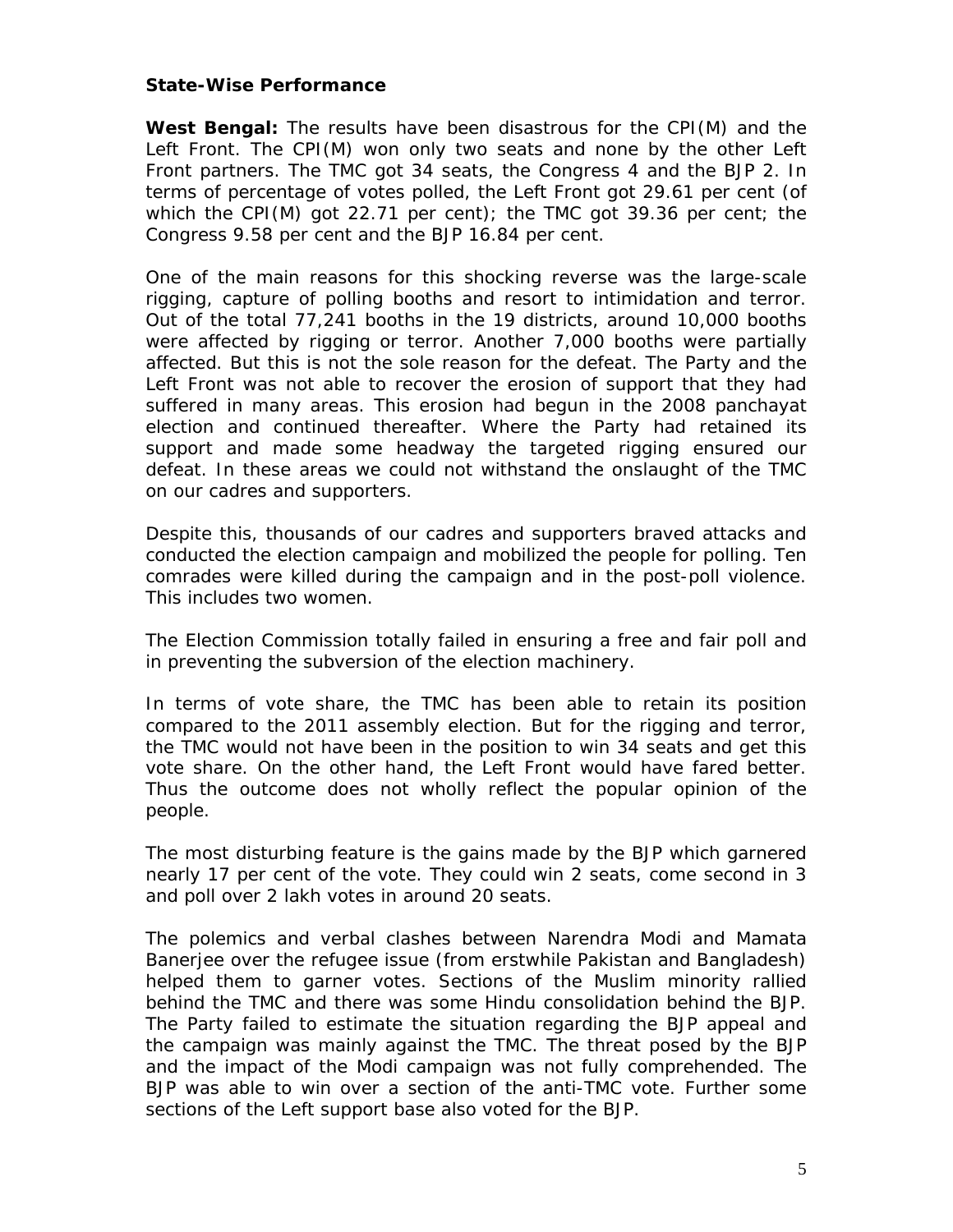The major factors for the election reverses were political and organisational. The review of the state committee indicates some of them. One of these is the deficiency in developing sustained struggles and movements on the various issues affecting the people under TMC rule. The class and mass organisations have failed to independently develop broad based campaigns and struggles. The Party has to draw the correct lessons from this debacle and corrective measures have to be adopted. The Party will have to take the political and organisational steps necessary to build resistance against the attacks, protect the Party cadres and seriously take up the work of raising the people's issues and building movements and struggles of the basic classes.

### **Kerala**

In Kerala, the LDF won 8 out of the 20 seats and the UDF won 12 seats. CPI(M) won 5, CPI won 1 and the independents supported by the Party won 2 seats.

LDF votes increased from 67,17,438 (41.95%) in 2009 parliament elections to 72,10,581 (40.17%) in 2014 and the UDF votes declined from 76,53,189 (43.46%) votes in 2009 to 75,42,686 (42.02%) in 2014. There is an increase of 4,93,143 votes for LDF and 1,10,503 votes declined for the UDF.

Other than the four seats Party won in 2009, the Party expected to get six more seats. Out of these seats, the LDF could win only Kannur. In addition to Kannur seat, the LDF won Thrissur, Chalakudi and Idukki seats due to certain favourable local factors.

The Congress and its allies managed to retain the majority of seats. The anti-Congress wave which swept the country did not happen in Kerala. The minorities, both Muslim and Christian, who stood with the UDF remained with them in general. In three constituencies – Idukki, Chalakkudi and Thrissur – there is a shift among Christian minorities from UDF to LDF due to certain local factors. In Idukki, opposition to Kasturirangan Report is one of the factors that facilitated the shift. The candidate in Chalakudi helped to win that seat. In Thrissur, certain issues that existed between the Catholic church and UDF became favourable to LDF. The major caste organisations – SNDP and NSS – and other smaller caste organisations generally adopted a stand helping the UDF. Big money was used in this election by the UDF.

RSP defected from the LDF and became a constituent of the UDF at the time of elections. This adversely affected the LDF, though the rest of the LDF worked with cohesion.

BJP increased their votes from 10,31,274 (6.49%) in 2009 to 19,43,607 (10.83%) in 2014. In this election, AAP got 2,56,662 votes and votes for NOTA is 2,10,563.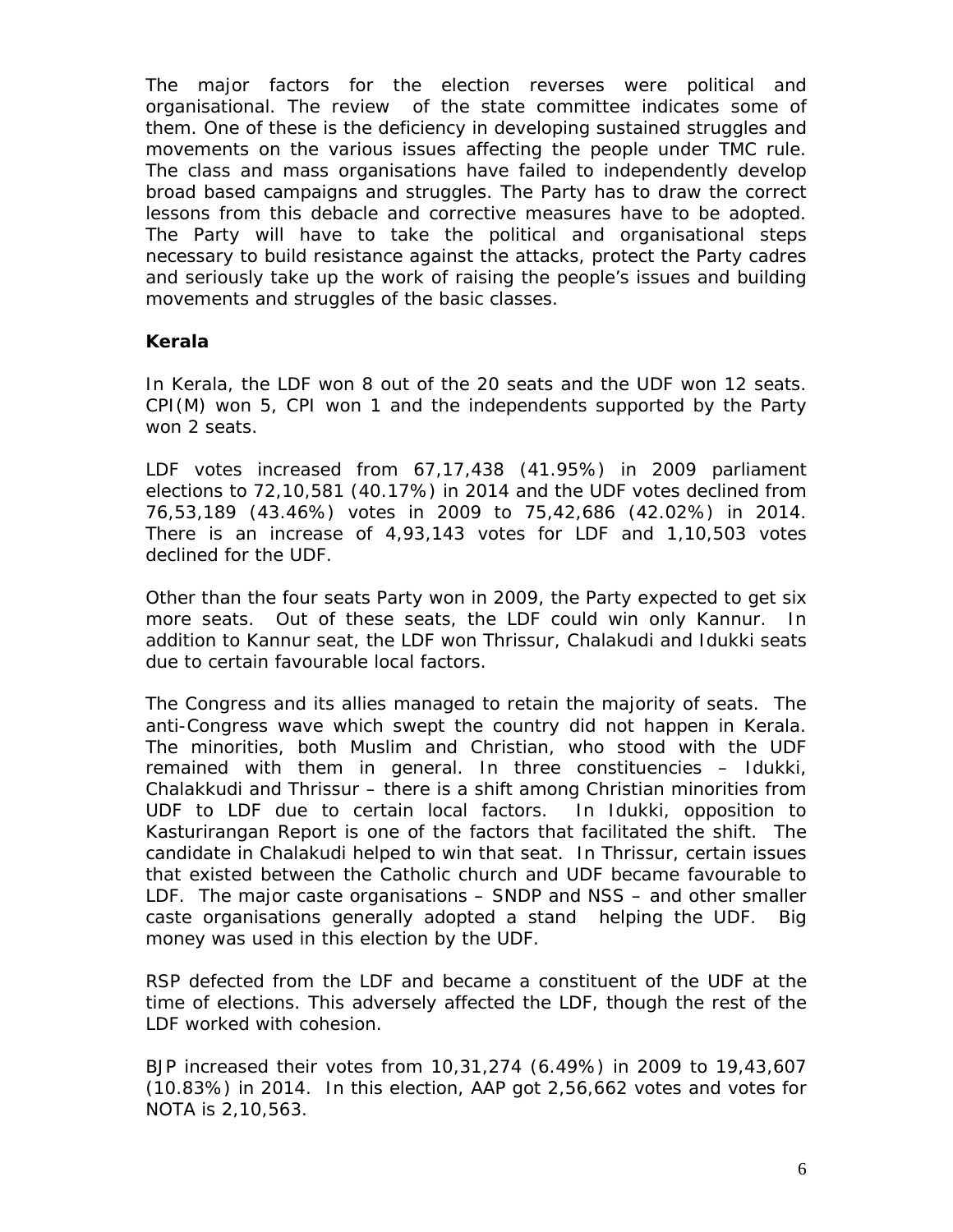There is a small erosion of Hindu votes from the Party and LDF to the BJP. BJP was able to attract a section of youth and middle class voters. The Party has to take steps to counter this trend.

The election result reveals that the LDF was not able to make any noticeable advance, despite the favourable political situation. Organisational weaknesses were evident in Kollam, Alappuzha and Kozhikode districts.

**Tripura:** The Party won both the seats with huge margins. The Tripura (East) seat was won by a margin of 4,84,358 and the Tripura (West) seat by 5,03,486 votes. The Left Front has polled 64.4 per cent of the votes cast. The two Left Front candidates led in all the 60 assembly segments. In 58 of them, they polled 50 per cent and above. The CPI(M) and the Left Front in Tripura and their cadres and supporters have to be congratulated for this brilliant victory.

In Tripura, the good work done by the Left Front government has been the major reason for the increase in popular support for the Party. Along with this, the Party has been constantly taking up the political and mass issues and successfully countering the propaganda of the Congress and other opposition parties.

**Andhra Pradesh:** In Telangana, the Party contested two Lok Sabha seats – Nalagonda and Bhongir where we polled 54,423 (4.6 per cent) and 54,040 (4.5 per cent) respectively. In the assembly elections we contested 31 seats and polled 1.55 per cent of the total votes. The Party won the Bhadrachalam (ST) seat polling 57,750 votes. The local adjustment with the YSR Congress helped us to win the seat. The next best performance was in Madhira, also in Khammam district where we polled 52,806 votes and came second. The CPI had an understanding with the Congress in Telangana.

In Andhra Pradesh we had contested two seats Aruku (ST) and Tirupati. We polled 38,897 votes (4.3 per cent) and 11,168 (0.9 per cent) respectively. In the assembly elections we contested in 31 seats. The Party could get only 0.4 per cent of the vote. There has been a substantial erosion in the traditional vote base of the party. According to the state committee review this is mainly due to the impact of money, caste and social pressures. There was no overall understanding with the CPI and they contested against our candidates in 13 assembly seats.

**Tamilnadu:** The CPI(M) and CPI contested the elections together. The Party contested in nine seats and the CPI in 8 and 1 in Puduchery. The highest vote polled was in Kanyakumari where the Party got 35,284 votes (3.6 per cent). This was followed by Coimbatore 34,197 (2.9 per cent) and Madurai 30,108 (3.1 per cent) and Chennai (North) 23,751 (2.6 per cent). The breakdown of the electoral tie up with the AIADMK at the start of the election campaign hampered our political campaign and left inadequate time for electoral preparations. This is the first time that the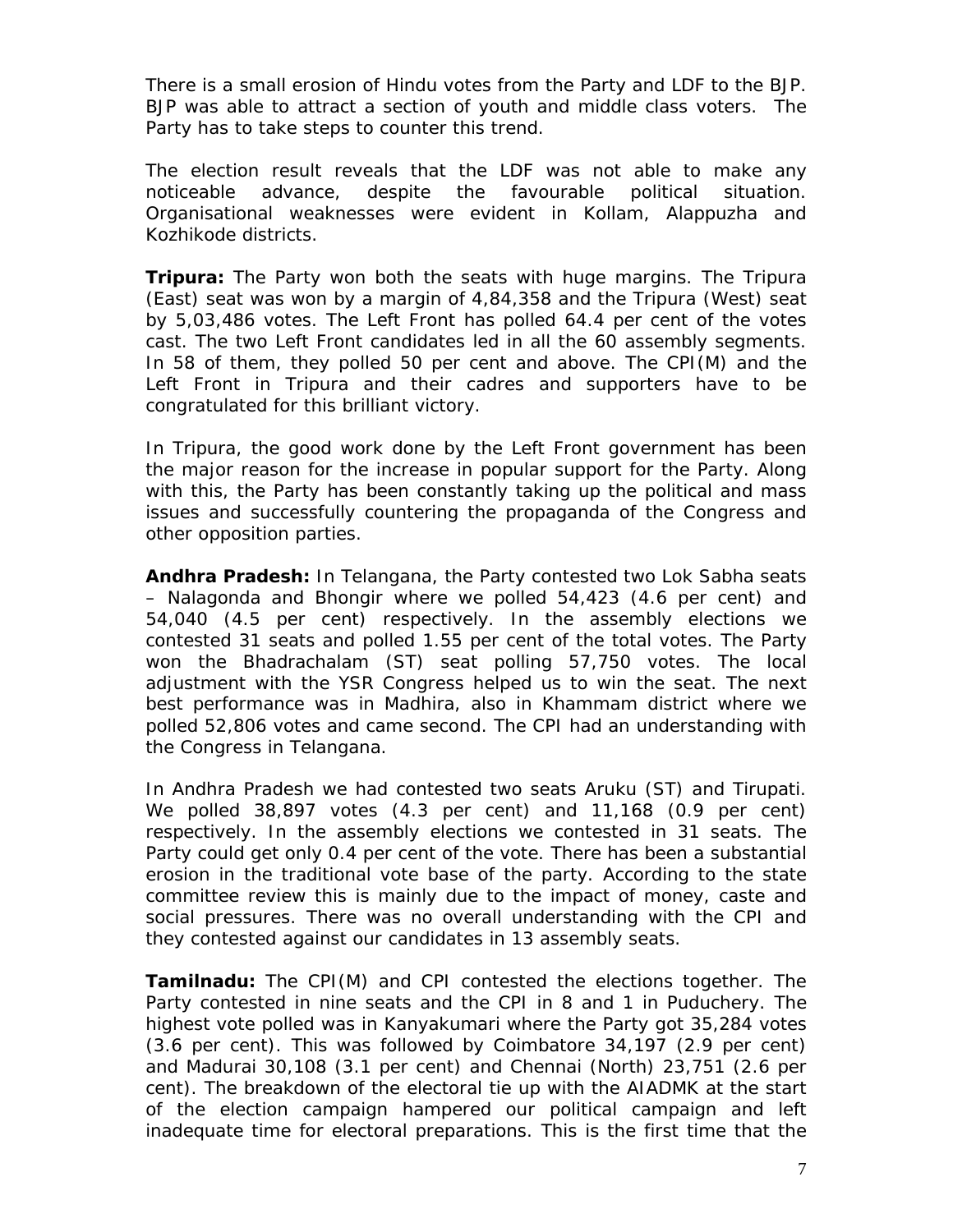CPI(M) and the CPI independently fought the elections. This enthused the cadres and supporters of both the parties. However, the Party has got much less votes than was expected.

The last time our Party contested independently without having an alliance with either the AIADMK or the DMK was in 1998. We had contested in two seats – Madurai and North Chennai where we polled 1,10,000 and 50,000 votes respectively. In both these seats our votes have come down substantially this time. This indicates that there is an erosion in the independent strength of the Party. It is to be examined whether continuous electoral alliances with the DMK, or, the AIADMK, in the past four decades have adversely affected the independent growth and political influence of the Party.

**Maharashtra:** The Party contested 4 seats. It got 76,890 in Palghar (ST) and 72,599 in Dindori (ST). In the other two seats, in Nasik we polled 17,154 and Hingoli 14,986 votes. In both the ST seats where we have our base, we have polled better votes though there is a fall in the vote share in these seats compared to 2009.

**Assam:** The Party contested three seats. In Barpeta, we got 27,539 (2.3 per cent) votes, in Tezpur 24,905 (2.5 per cent) votes and in Silchar 12,458 (1.6 per cent) votes. Overall, there is a decline in the vote share as these were the seats we contested last time too.

**Odisha:** The Party fought one Lok Sabha seat and 12 assembly constituencies. In the Bramhapur Lok Sabha seat the Party candidate polled 35,968 votes ( 4 per cent). The Party won one assembly seat Bonai (ST) polling 39,125 votes. Overall, the Party polled 0.44 per cent of the vote.

**Bihar:** The Party contested four seats. In Ujiarpur, we polled 53,044 (6.2 per cent) votes which is a decrease in the vote share compared to last time. The votes we got in the other seats are: Darbhanga 11,606 (1.4 per cent); Paschim Champaran 17,157 (2 per cent); and Khagaria 24,490 (2.7 per cent).

**Punjab:** The Party fought three seats and the performance has been poor. Overall we got 17,833 votes in the three seats which is 0.13 per cent of the total votes polled. In Anandapur Sahib we polled 10,483 votes which is less than what was polled in 2009.

### **Decline in Independent Strength**

These results, coming after the 2009 reverse is a clear indication of the decline in the independent strength of the Party and its overall political influence. Given the limited strength of the Party and the fact that there was no electoral alliance with any of the regional parties, we did not expect to win a seat in any of the states outside West Bengal, Kerala and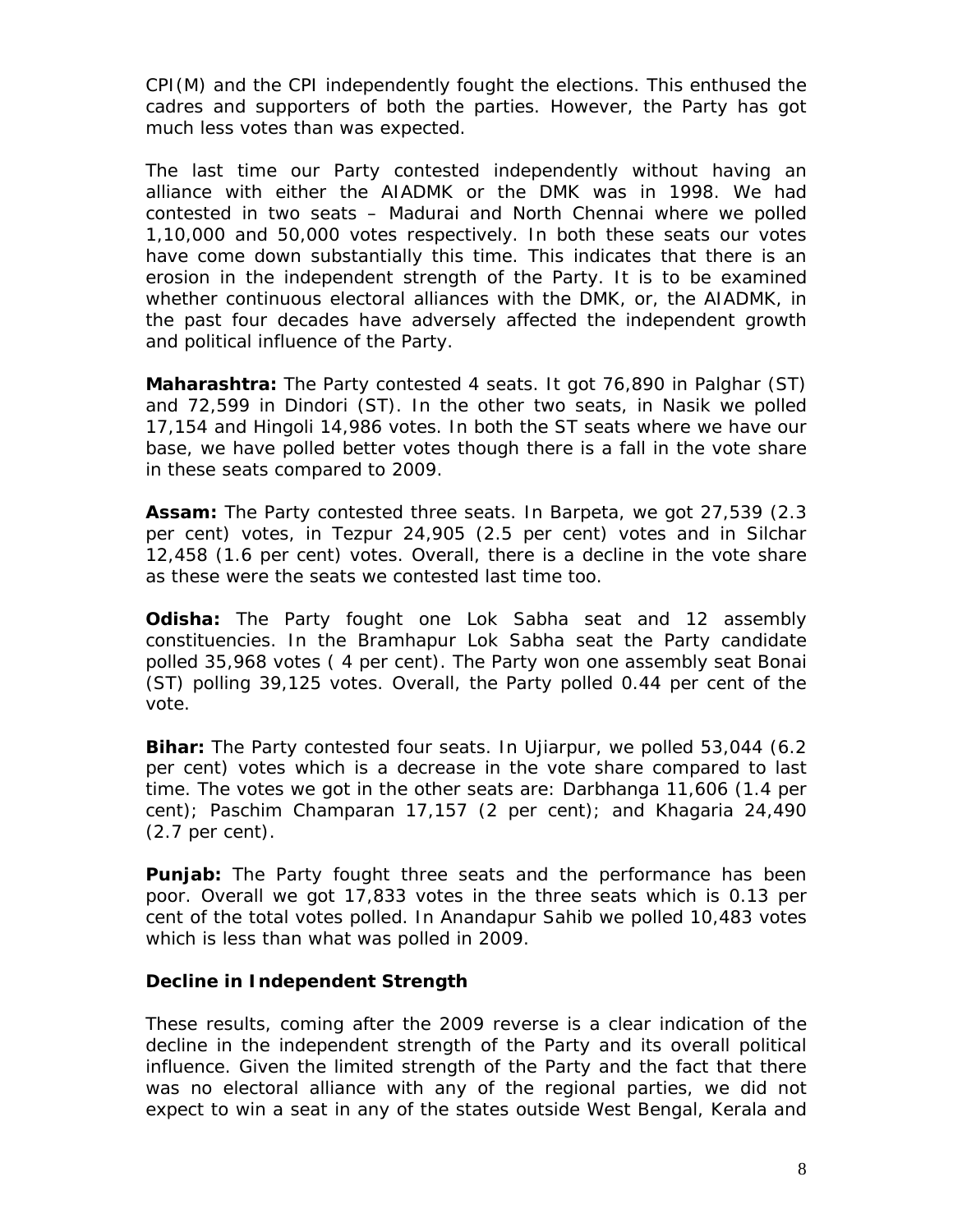Tripura. However, the disturbing trend is that there is a decline in the vote share in the seats that we contested.

An analysis of the election results in the states other than Kerala, West Bengal and Tripura will illustrate this. If we compare the seats that we contested in 2009 and 2014 (outside the three strong states) in all these seats our vote share has come down. The only exception being the Rajmahal (ST) seat in Jharkhand.

There is a decline in the vote share across the country, the only exception being Tripura. If we analyse the electoral performance of the Party in the last three decades, there is a declining trend in our independent strength, except in the three strong states. With the setback in West Bengal in these elections, this has come to the fore.

## **Some Observations**

Some other general observations can be made on the basis of a preliminary analysis of the voting trends and the reviews conducted so far by the state committees.

The Party has been unable to attract the new generation of voters by and large. This indicates that among the youth especially in the 18-25 age group, the appeal of the Party and its politics is minimal. How to orient the work of the Party among the youth and the strengthening of the mass organisations of youth needs to be taken up.

The other sections where the Party's appeal and support has weakened or is marginal is among the middle class. The urban voting pattern for the Party clearly indicates this. How to organize work among the middle class is a relevant issue.

In the voting pattern, the performance of the Party is relatively better in the tribal seats outside the three strong states. We have been able to retain our voting strength relatively more in tribal areas. The two assembly seats won in Telangana and Odisha are ST reserved seats. We should pay more attention to the organisational work in tribal areas.

The voting trends for the Party among the working class, the poor peasantry and agricultural workers are not available from the state reviews conducted so far. Here again, it may be stated in a general way that there is no advance. In many places we have retained our core support among these classes but there is a decline in some areas too.

### **Need for Electoral Reforms**

This election saw an exponential increase in the use of money power. Massive amounts were spent on advertising in television, newspapers and radio by the BJP. The use of private airplanes and helicopters by the various parties and all the expenses incurred for this are legitimate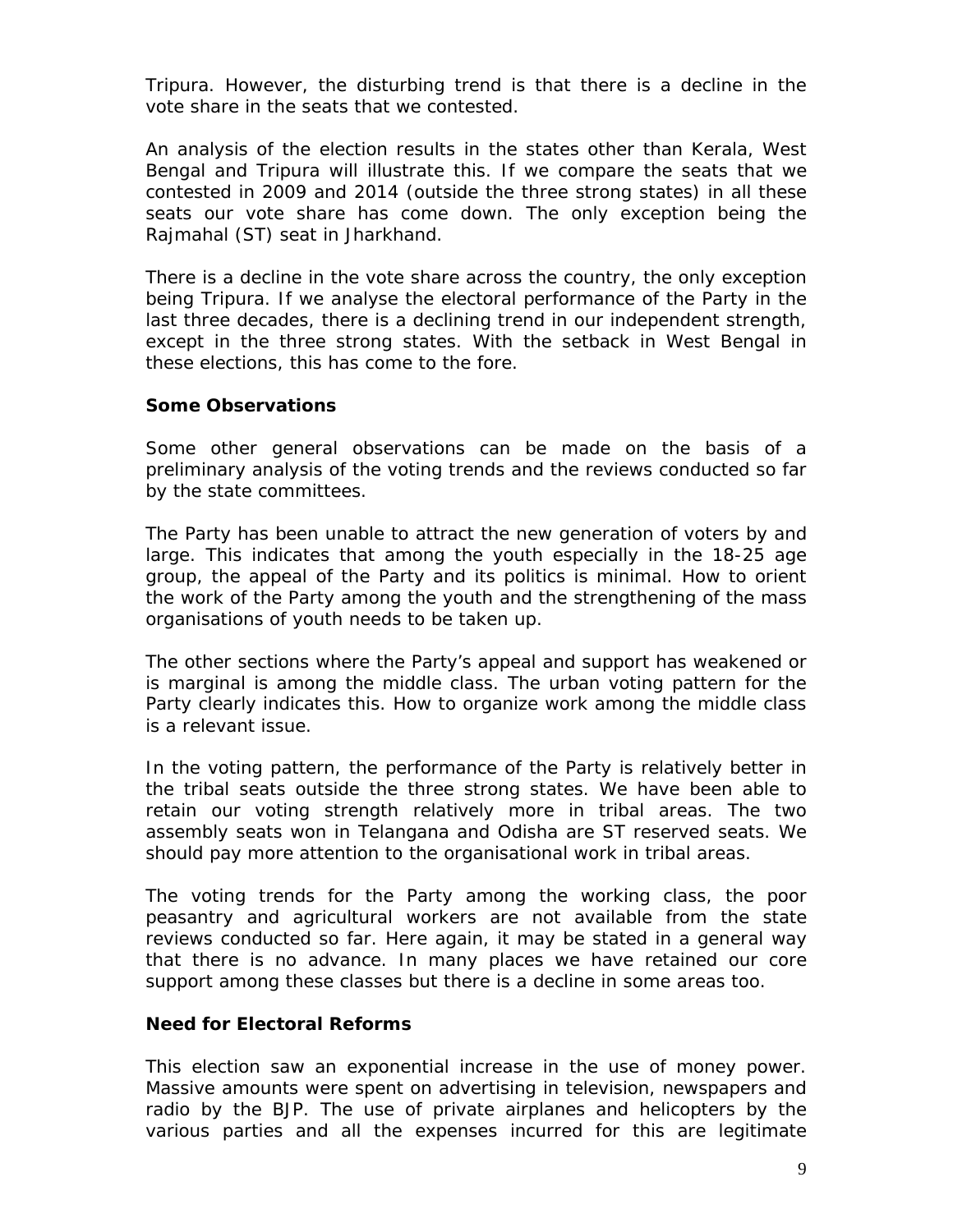according to the existing election laws. Apart from that there was the distribution of money to the voters on a large scale, particularly in Tamilnadu, Andhra Pradesh and some other places. There is the need to curb both forms of election expenses – legal and illegal. Election reforms have to be undertaken including State funding in kind. This has to be pursued vigorously. We should campaign for a basic change in the electoral system by introducing proportional representation with a partial list system. Without these reforms, the parliamentary democratic system is gong to be vitiated and distorted by big money power. More and more political parties and candidates will be beholden to the big capitalists and their class interests.

## **Conclusion**

The inescapable conclusion is that there is a decline in the mass base of the Party. The Party has been unable to advance and this is reflected in the poor election results. It reflects the failure of the Party to expand its political influence, increase its organisational strength and to develop its mass base, especially among the basic classes. The responsibility for this failure lies primarily with the Polit Bureau and the Central leadership.

- (i) In successive Party Congresses we have been emphasizing the need for enhancing the independent strength of the Party. Some of the states have attributed the erosion of our independent strength to the tactics of allying with the bourgeois parties. The failure to advance the independent strength of the Party necessitates a re-examination of the political-tactical line that we have been pursuing.
- (ii) There is weakness in translating the mass struggles and movements that we have led into the Party's political influence. There is also the failure to initiate struggles and develop the movements. They require a fresh look at the functioning of the Party's organization and the orientation of the work among the people.
- (iii) The reviews conducted by the state committees show that substantial sections of the membership of the mass organisations have not voted for the Party or Left candidates. The orientation of the mass organisations and the activities of the mass organisations have to be examined to ensure their independent functioning and that the political work and Party building is taken up.
- (iv) During the two and a half decades since liberalization changes have occurred in socio-economic conditions. There has been differentiation within classes under the impact of the neoliberal regime. They have yet to be adequately grasped. These need to be studied and analysed. It is on this basis that we can evolve concrete slogans and bring changes in our approach both at the Party level and the class and mass organisations. At present, some of the slogans and demands that we raise are not relevant or, do not meet the aspirations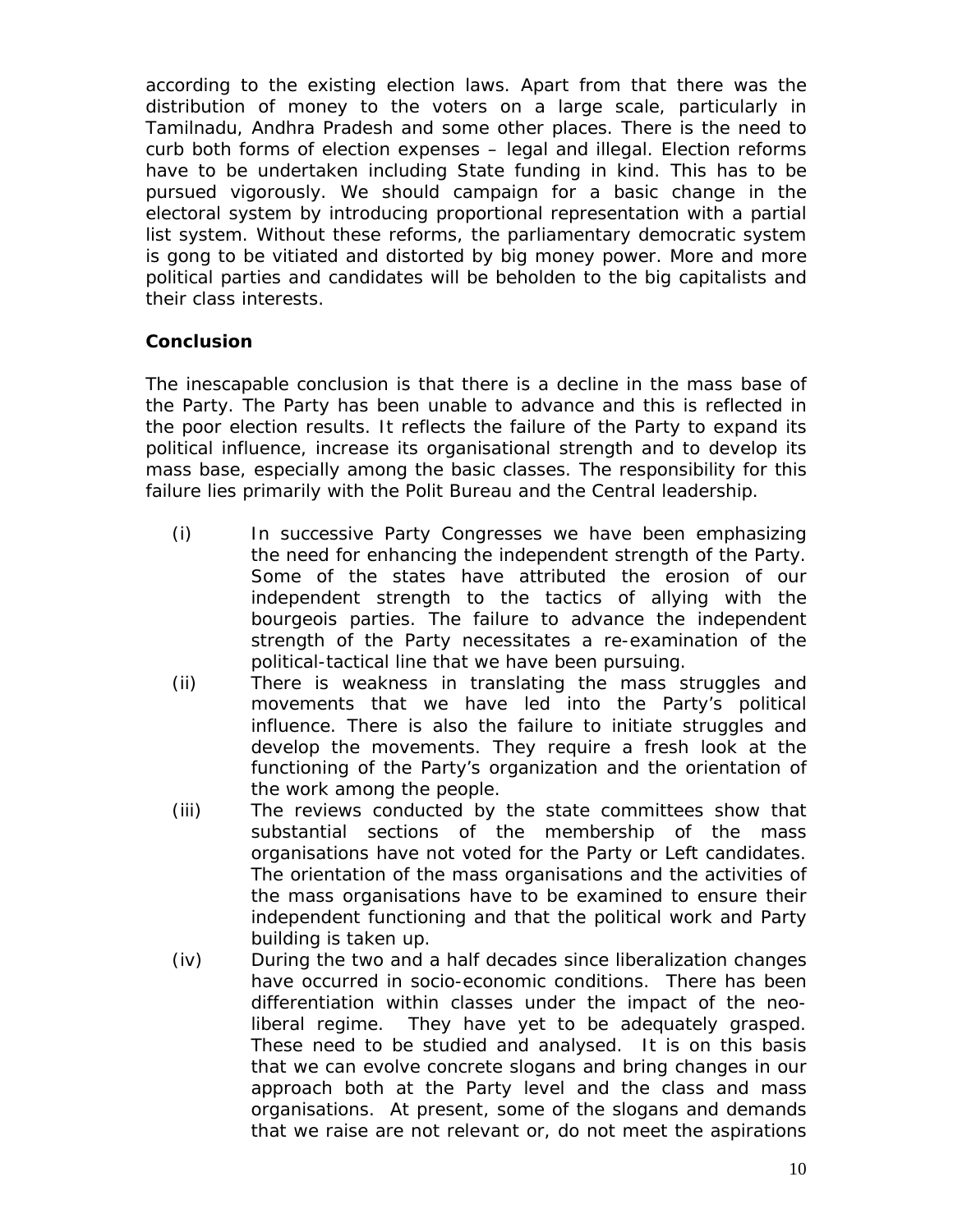of different sections of the people or the various classes whom we wish to mobilize. This is of vital importance for the future direction of the Party's activities and for developing movements and mass struggles.

Given the gravity of the situation, the Central Committee should implement the above four steps so that corrective measures and fresh initiatives are taken in all these areas.

## **New Situation**

The direction of the BJP-led government headed by Narendra Modi is emerging. It will aggressively pursue neo-liberal policies and a big business driven model of development. As in the time of the earlier NDA government, the infiltration of the RSS into the institutions of the State and the communalization of the educational system and social and cultural institutions will be initiated. There will be an emphasis on a national security state which will increasingly infringe on the democratic rights of the people. The model of development that Narendra Modi seeks to build will mean the curtailment of the welfare measures and the livelihood needs of the vast mass of the working people and the poor.

The CPI(M) and the Left will have to firmly oppose the fresh offensive of the neo-liberal policies. It should devote its full energies to develop the mass movements and struggles of the various sections of the working people. It should be able to be in the forefront of the battle against the communal forces and the efforts at infiltrating the communal ideology by rallying all other democratic and secular forces.

The BJP has won a victory not on the basis of the Hindutva agenda and the communal appeal alone. The people have supported the BJP expecting that they will deliver on development, jobs and bring a change in governance. The BJP-led government's rightwing economic policies and efforts to advance the Hindutva agenda will come into conflict with the people's aspirations and needs. The Party should be able to take up the challenge of fighting for the people's interests and develop the movements and struggles of the working people. The Party will be in the forefront of the struggle to defend secularism, the rights of the minorities and carry forward the struggle for social justice. Overcoming the weaknesses and shortcomings in the political and organisational work of the Party in the days ahead, the Party will work with renewed vigour to advance the Left and democratic forces.

# **Immediate Tasks**

- (i) Given the alienation of the Party from the people, we should go amongst the people, step up our mass activities, forge links with the people and initiate struggles on local issues.
- (ii) The new activists and supporters thrown up during the campaign should be drawn into the mass organisations. The